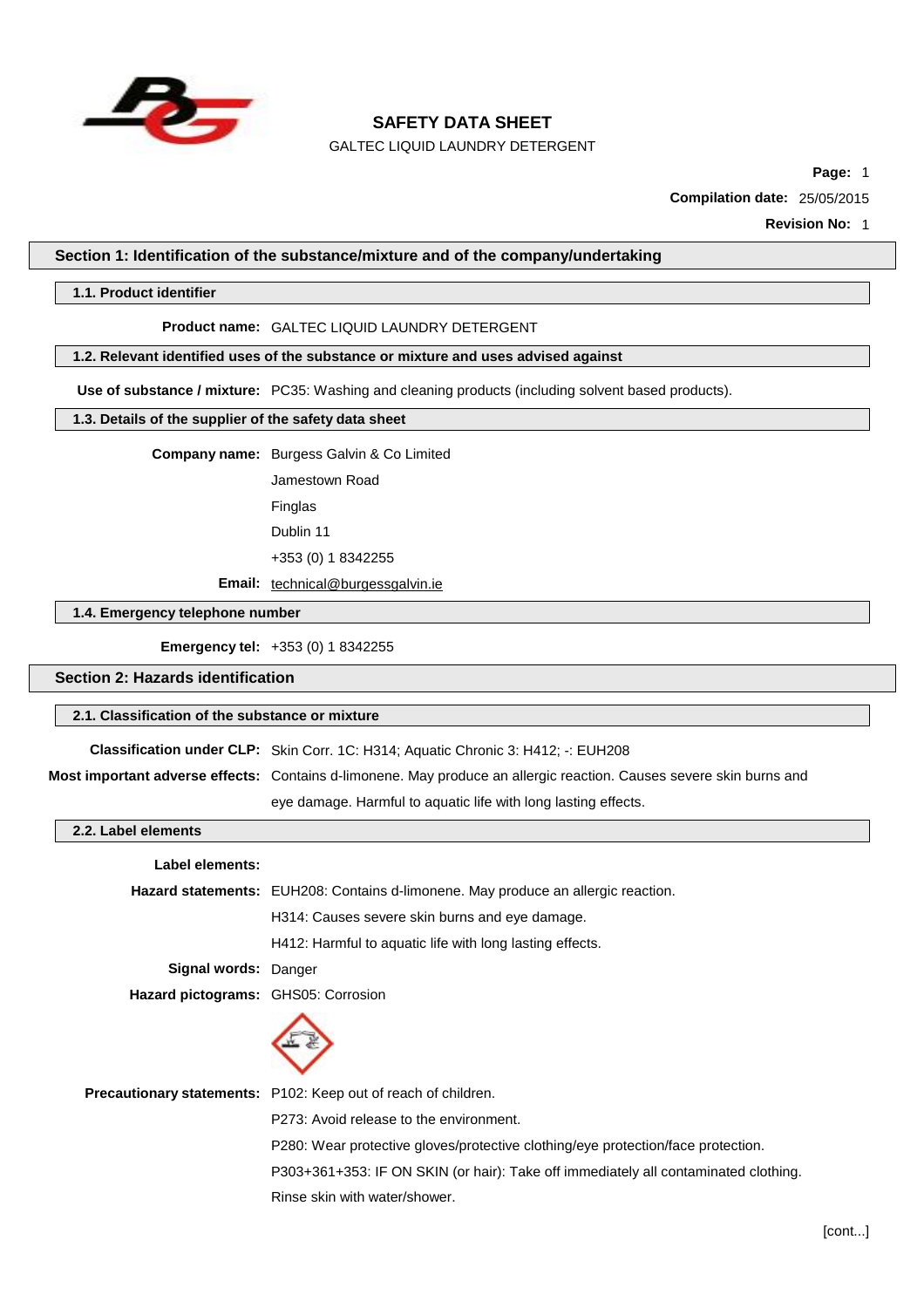## GALTEC LIQUID LAUNDRY DETERGENT

**Page:** 2

P305+351+338: IF IN EYES: Rinse cautiously with water for several minutes. Remove

contact lenses, if present and easy to do. Continue rinsing.

P310: Immediately call a POISON CENTER/doctor/.

P363: Wash contaminated clothing before reuse.

P405: Store locked up.

P501: Dispose of contents/container to an approved waste disposal system.

## **2.3. Other hazards**

**PBT:** This product is not identified as a PBT/vPvB substance.

### **Section 3: Composition/information on ingredients**

## **3.2. Mixtures**

## **Hazardous ingredients:**

### DODECYLBENZENESULPHONIC ACID

| <b>EINECS</b> | CAS        | PBT/WEL | CLP Classification                 | Percent |
|---------------|------------|---------|------------------------------------|---------|
| 287-494-3     | 85536-14-7 |         | Skin Corr. 1C: H314; Acute Tox. 4: | 1-3%    |
|               |            |         | H <sub>302</sub>                   |         |

## 2-AMINOETHANOL

| 205-483-3 | 141-43-5 | Acute Tox. 4: H332; Acute Tox. 4: H312; | 1-3% |
|-----------|----------|-----------------------------------------|------|
|           |          | Acute Tox. 4: H302; Skin Corr. 1B:      |      |
|           |          | H314                                    |      |

### C9-11 ALCOHOL ETHOXYLATE WITH 6.5MEO

|            | 68439-45-2 | Acute Tox. 4: H302; Eye Dam. 1: H318 | $-3%$ |
|------------|------------|--------------------------------------|-------|
| וח פוממספם |            |                                      |       |

### PROPAN-2-OL

| 200-661-7 <sup>'</sup> | 67-63-0 | Flam. Lig. 2: H225; Eye Irrit. 2: H319; | $1 - 3%$ |
|------------------------|---------|-----------------------------------------|----------|
|                        |         | STOT SE 3: H336                         |          |

# 2-BUTOXYETHANOL

| 203-905-0 | 111-76-2 | Acute Tox. 4: H332: Acute Tox. 4: H312: | $1 - 3%$ |
|-----------|----------|-----------------------------------------|----------|
|           |          | Acute Tox. 4: H302; Eye Irrit. 2: H319; |          |
|           |          | <b>Skin Irrit. 2: H315</b>              |          |

# D-LIMONENE

| 227-813-5 | 5989-27-5 | Flam. Lig. 3: H226; Skin Irrit. 2: H315; | $0.5 - 1\%$ |
|-----------|-----------|------------------------------------------|-------------|
|           |           | Skin Sens. 1: H317; Aquatic Acute 1:     |             |
|           |           | H400; Aquatic Chronic 1: H410            |             |

## **Section 4: First aid measures**

**4.1. Description of first aid measures**

**Skin contact:** Remove all contaminated clothes and footwear immediately unless stuck to skin.

Drench the affected skin with running water for 10 minutes or longer if substance is still on skin.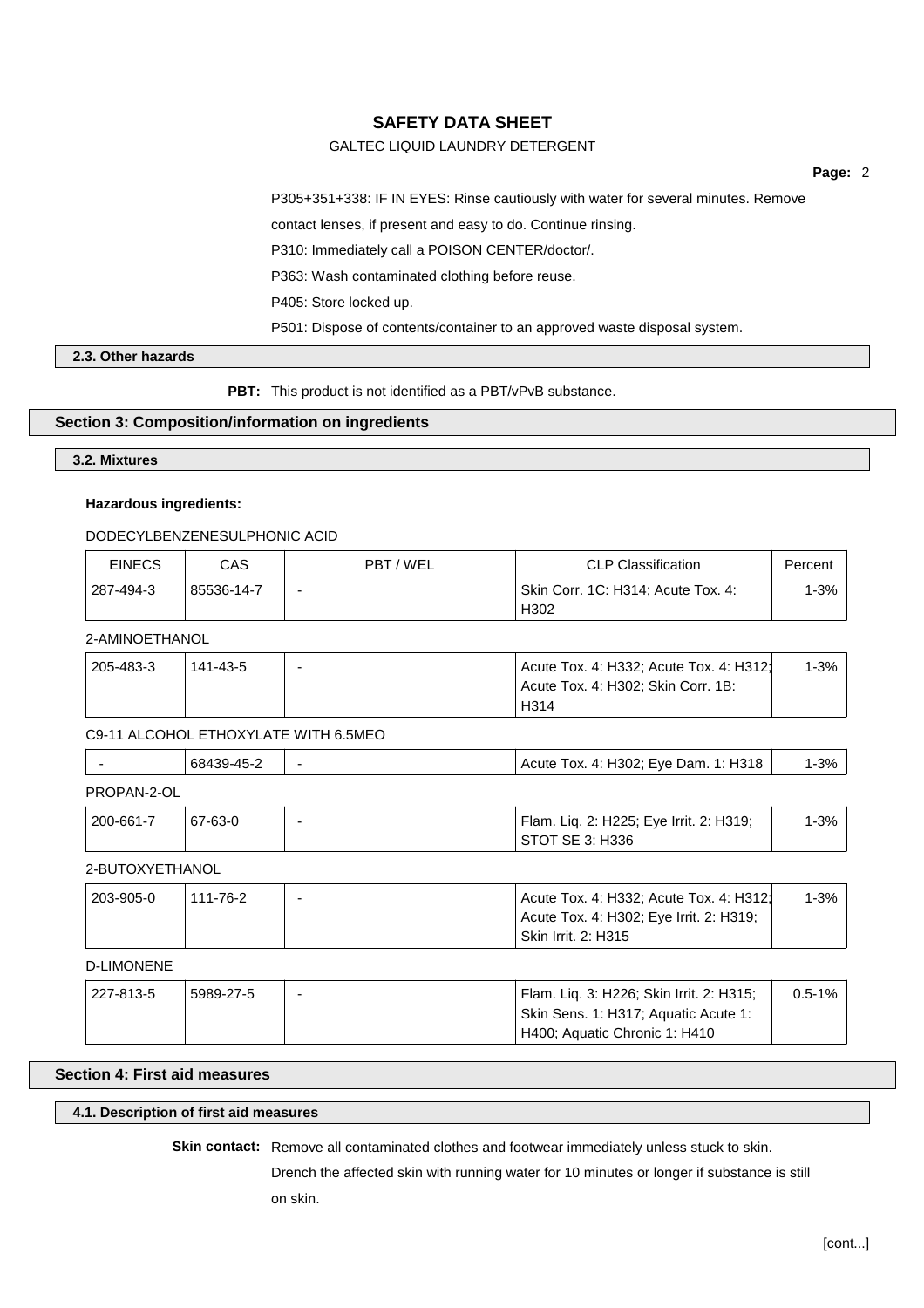## GALTEC LIQUID LAUNDRY DETERGENT

| Eye contact: Rinse immediately with plenty of water also under the eyelids for at least 15 minutes.      |  |  |  |  |
|----------------------------------------------------------------------------------------------------------|--|--|--|--|
| Transfer to hospital for specialist examination.                                                         |  |  |  |  |
| Ingestion: Wash out mouth with water. Do not induce vomiting. Give 1 cup of water to drink every 10      |  |  |  |  |
| minutes. Consult a doctor.                                                                               |  |  |  |  |
| <b>Inhalation:</b> Remove casualty from exposure ensuring one's own safety whilst doing so. Consult a    |  |  |  |  |
| doctor.                                                                                                  |  |  |  |  |
| 4.2. Most important symptoms and effects, both acute and delayed                                         |  |  |  |  |
| <b>Skin contact:</b> There may be irritation and redness at the site of contact. Severe burns may occur. |  |  |  |  |
| Eye contact: Corneal burns may occur. May cause permanent damage.                                        |  |  |  |  |
| <b>Ingestion:</b> Corrosive burns may appear around the lips. Blood may be vomited. There may be         |  |  |  |  |
| bleeding from the mouth or nose.                                                                         |  |  |  |  |
| <b>Inhalation:</b> There may be shortness of breath with a burning sensation in the throat. Exposure may |  |  |  |  |
| cause coughing or wheezing.                                                                              |  |  |  |  |
| Delayed / immediate effects: Immediate effects can be expected after short-term exposure.                |  |  |  |  |

**4.3. Indication of any immediate medical attention and special treatment needed**

**Immediate / special treatment:** Eye bathing equipment should be available on the premises.

### **Section 5: Fire-fighting measures**

#### **5.1. Extinguishing media**

**Extinguishing media:** Suitable extinguishing media for the surrounding fire should be used. Use water spray to cool containers.

#### **5.2. Special hazards arising from the substance or mixture**

**Exposure hazards:** Corrosive. In combustion emits toxic fumes.

#### **5.3. Advice for fire-fighters**

**Advice for fire-fighters:** Wear self-contained breathing apparatus. Wear protective clothing to prevent contact with skin and eyes.

## **Section 6: Accidental release measures**

### **6.1. Personal precautions, protective equipment and emergency procedures**

**Personal precautions:** Mark out the contaminated area with signs and prevent access to unauthorised personnel. Do not attempt to take action without suitable protective clothing - see section 8 of SDS. Turn leaking containers leak-side up to prevent the escape of liquid.

## **6.2. Environmental precautions**

**Environmental precautions:** Do not discharge into drains or rivers. Contain the spillage using bunding. If the product contaminates rivers, lakes or drains inform respective authorities

## **6.3. Methods and material for containment and cleaning up**

**Clean-up procedures:** Absorb into dry earth or sand. Transfer to a closable, labelled salvage container for disposal by an appropriate method.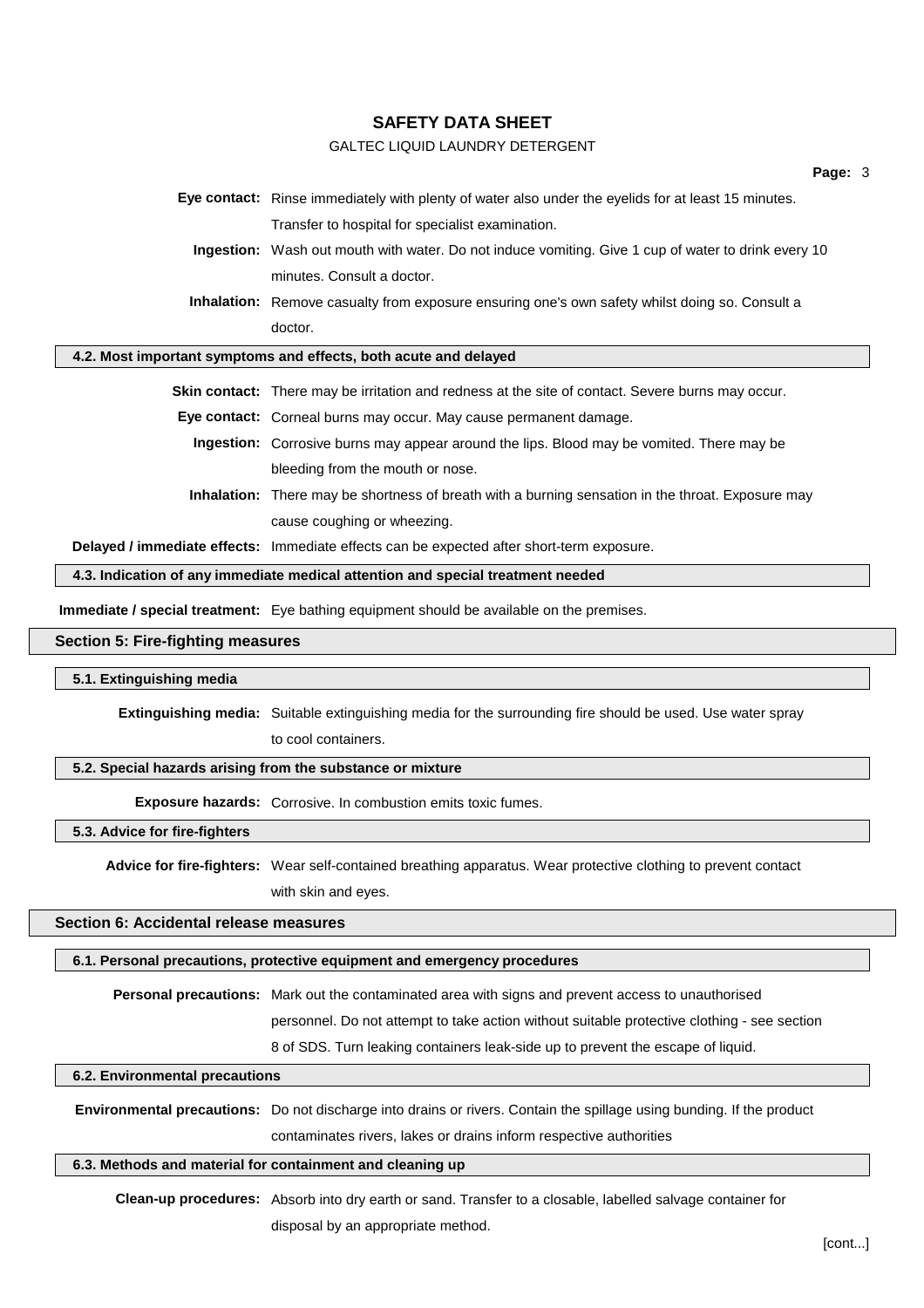## GALTEC LIQUID LAUNDRY DETERGENT

### **6.4. Reference to other sections**

**Reference to other sections:** Refer to section 8 of SDS.

## **Section 7: Handling and storage**

#### **7.1. Precautions for safe handling**

**Handling requirements:** Avoid direct contact with the substance. Ensure there is sufficient ventilation of the area.

Do not handle in a confined space.

#### **7.2. Conditions for safe storage, including any incompatibilities**

**Storage conditions:** Store in a cool, well ventilated area. Keep container tightly closed.

**Suitable packaging:** Must only be kept in original packaging.

**7.3. Specific end use(s)**

**Specific end use(s):** No data available. PC35: Washing and cleaning products (including solvent based

products).

## **Section 8: Exposure controls/personal protection**

### **8.1. Control parameters**

### **Hazardous ingredients:**

### **2-AMINOETHANOL**

#### **Workplace exposure limits: Respirable** dust

| State   | 8 hour TWA           | 15 min. STEL | 8 hour TWA               | 15 min. STEL |
|---------|----------------------|--------------|--------------------------|--------------|
| <b></b> | $2.5 \text{ mg/m}$ 3 | 7.6 mg/m3    | $\overline{\phantom{0}}$ |              |

## **PROPAN-2-OL**

| $\sim$<br>$\overline{\phantom{a}}$ | .<br>זנזנ<br>$  -$<br>. | $\sim$ $\sim$ $\sim$<br>$\sim$<br>. |  |
|------------------------------------|-------------------------|-------------------------------------|--|
|                                    |                         |                                     |  |

## **2-BUTOXYETHANOL**

|  | .<br>` mɑ/mა<br>$\Delta F$<br>.<br>.<br>$\sim$<br>__ |  |
|--|------------------------------------------------------|--|
|--|------------------------------------------------------|--|

**DNEL/PNEC Values**

**DNEL / PNEC** No data available.

**8.2. Exposure controls**

**Engineering measures:** Ensure there is sufficient ventilation of the area.

**Respiratory protection:** Self-contained breathing apparatus must be available in case of emergency.

**Hand protection:** Nitrile gloves. Rubber gloves. Breakthrough time of the glove material > 8 hours.

**Eye protection:** Tightly fitting safety goggles. Ensure eye bath is to hand.

**Skin protection:** Impermeable protective clothing.

### **Section 9: Physical and chemical properties**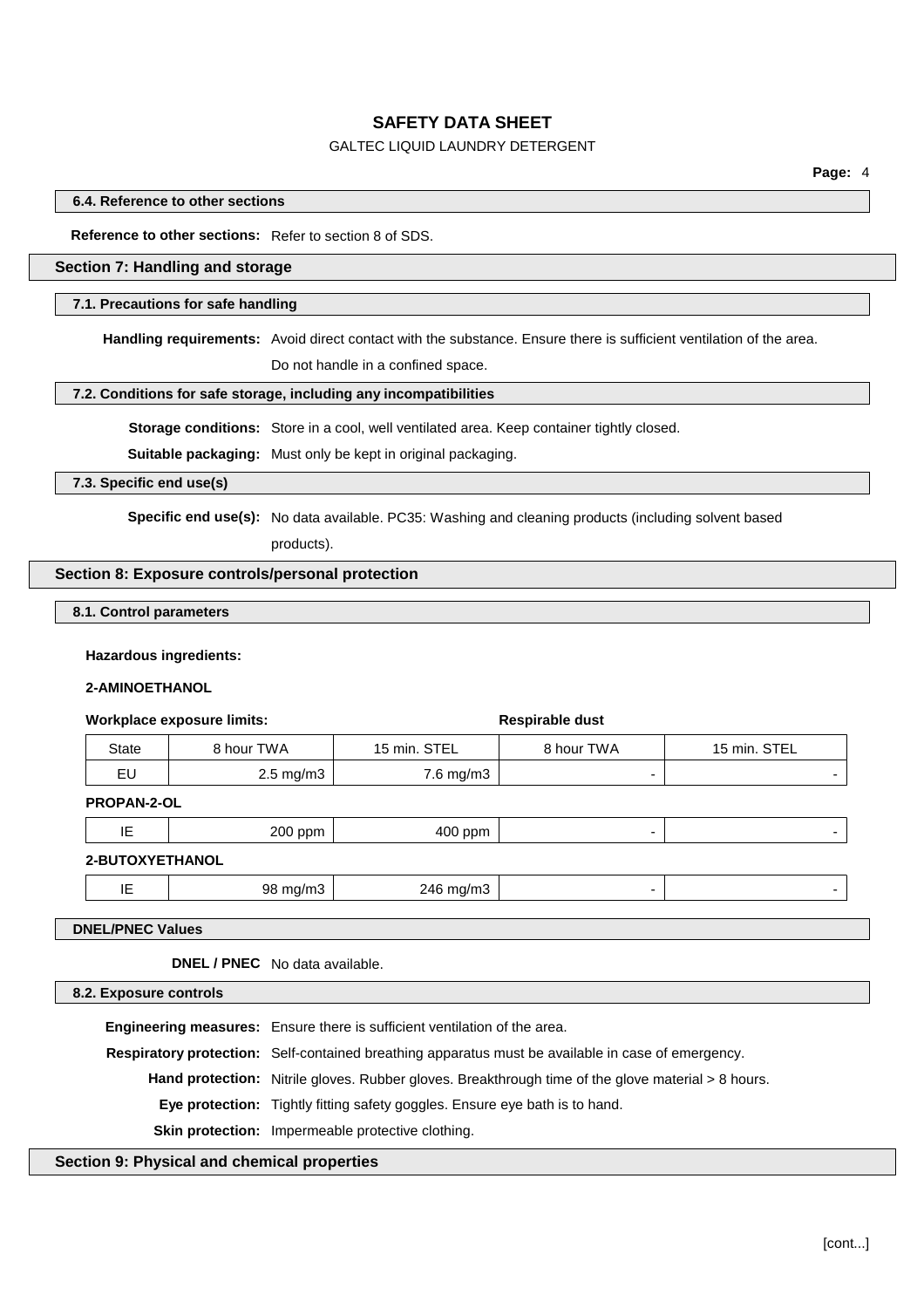## GALTEC LIQUID LAUNDRY DETERGENT

**Page:** 5

#### **9.1. Information on basic physical and chemical properties**

|                                                         | <b>State: Liquid</b>                                                                         |                                  |
|---------------------------------------------------------|----------------------------------------------------------------------------------------------|----------------------------------|
|                                                         | <b>Colour: Colourless</b>                                                                    |                                  |
| <b>Odour: Citrus</b>                                    |                                                                                              |                                  |
| <b>Evaporation rate:</b> No data available.             |                                                                                              |                                  |
|                                                         | <b>Oxidising:</b> No data available.                                                         |                                  |
| <b>Solubility in water:</b> No data available.          |                                                                                              |                                  |
|                                                         | <b>Viscosity: Non-viscous</b>                                                                |                                  |
| <b>Boiling point/range °C:</b> No data available.       | Melting point/range°C: No data available.                                                    |                                  |
| <b>Flammability limits %: lower:</b> No data available. |                                                                                              | <b>upper:</b> No data available. |
|                                                         | Part.coeff. n-octanol/water: No data available.<br><b>Flash point °C:</b> No data available. |                                  |
| Autoflammability <sup>°</sup> C: No data available.     | Vapour pressure: No data available.                                                          |                                  |
| Relative density: 1.01 kg/l                             |                                                                                              | $pH:$ circa 11                   |
|                                                         | <b>VOC q/l:</b> No data available.                                                           |                                  |

**9.2. Other information**

**Other information:** No data available.

#### **Section 10: Stability and reactivity**

**10.1. Reactivity**

**Reactivity:** Stable under recommended transport or storage conditions.

**10.2. Chemical stability**

**Chemical stability:** Stable under normal conditions.

## **10.3. Possibility of hazardous reactions**

**Hazardous reactions:** Hazardous reactions will not occur under normal transport or storage conditions.

Decomposition may occur on exposure to conditions or materials listed below.

### **10.4. Conditions to avoid**

**Conditions to avoid:** Heat.

**10.5. Incompatible materials**

**Materials to avoid:** Strong oxidising agents. Strong acids.

**10.6. Hazardous decomposition products**

**Haz. decomp. products:** In combustion emits toxic fumes.

## **Section 11: Toxicological information**

**11.1. Information on toxicological effects**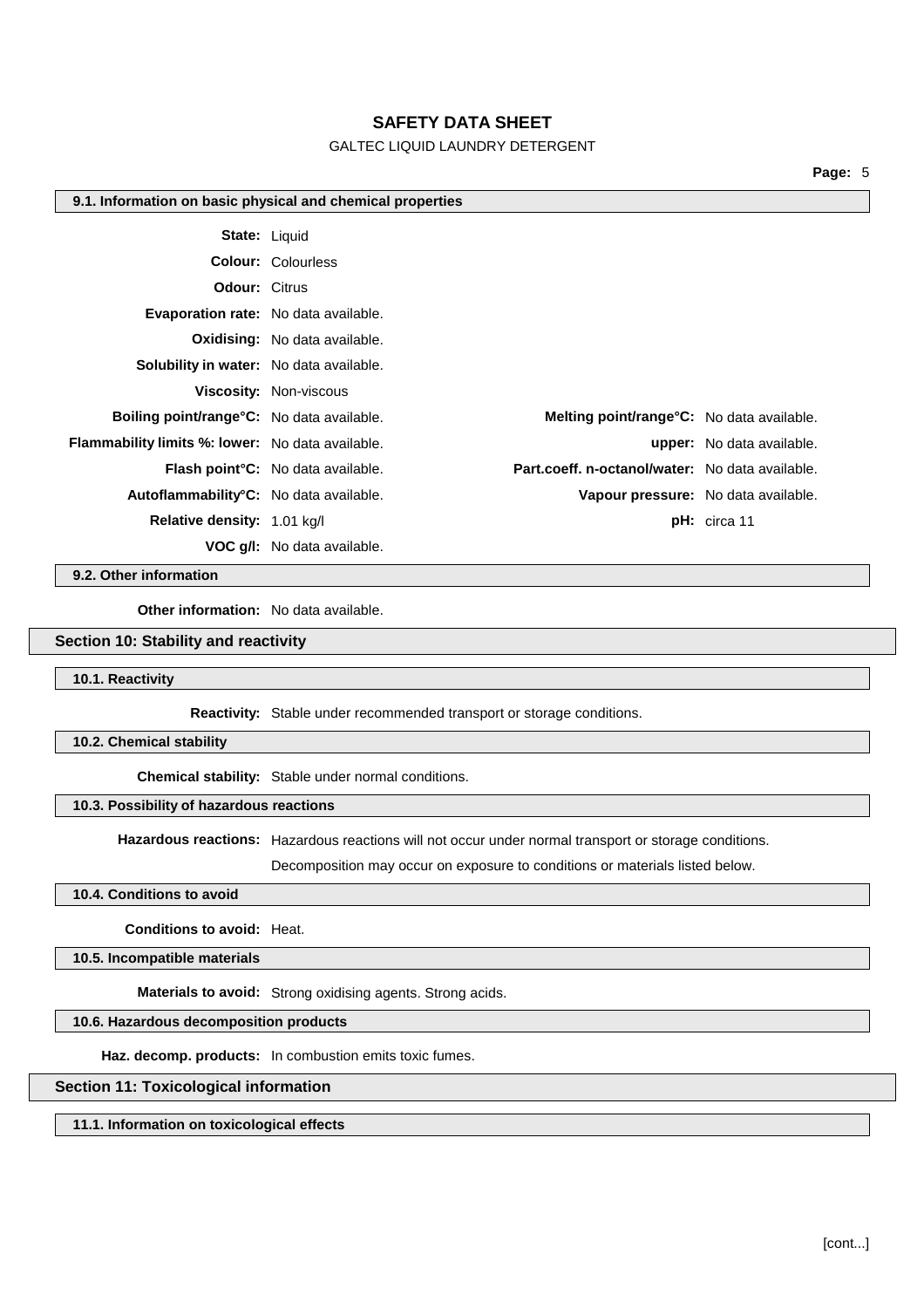# GALTEC LIQUID LAUNDRY DETERGENT

**Page:** 6

**Hazardous ingredients:**

### **DODECYLBENZENESULPHONIC ACID**

| <b>DERMAL</b> | <b>RAT</b> | LD50 | 2000 | mg/kg |
|---------------|------------|------|------|-------|
| ORAL          | <b>RAT</b> | LD50 | 1470 | mg/kg |

### **2-AMINOETHANOL**

| <b>IVN</b> | <b>RAT</b> | LD50 | 225  | mg/kg          |
|------------|------------|------|------|----------------|
| ' ORL      | <b>MUS</b> | LD50 | 700  | mg/kg          |
| ORL        | <b>RAT</b> | LD50 | 1720 | mg/kg          |
| SCU        | <b>RAT</b> | LD50 |      | $1500$   mg/kg |

## **C9-11 ALCOHOL ETHOXYLATE WITH 6.5MEO**

|  | ∩R∆<br>$  -$ | D.<br>. | $ -$ | $  -$<br>360 | $\cdots$<br>7 K.C |
|--|--------------|---------|------|--------------|-------------------|
|--|--------------|---------|------|--------------|-------------------|

## **PROPAN-2-OL**

| <b>IVN</b> | <b>RAT</b> | LD50        | 1088 | mg/kg |
|------------|------------|-------------|------|-------|
| ORL        | <b>MUS</b> | LD50        | 3600 | mg/kg |
| ORL        | <b>RAT</b> | LD50        | 5045 | mg/kg |
| SCU        | <b>MUS</b> | <b>LDLO</b> | 6    | gm/kg |

### **2-BUTOXYETHANOL**

| <b>IVN</b> | <b>RAT</b> | LD50 | 307  | mg/kg |
|------------|------------|------|------|-------|
| ORL        | <b>MUS</b> | LD50 | 1230 | mg/kg |
| ORL        | <b>RAT</b> | LD50 | 470  | mg/kg |

## **D-LIMONENE**

| ' ORL | <b>MUS</b> | LD50 | 5600 | mg/kg |
|-------|------------|------|------|-------|
| ' ORL | RAT        | LD50 | 4400 | mg/kg |
| SCU   | <b>MUS</b> | LD50 | 3170 | mg/kg |

## **Relevant hazards for substance:**

| Hazard                        | Route | <b>Basis</b>            |
|-------------------------------|-------|-------------------------|
| Skin corrosion/irritation     | DRM   | ' Hazardous: calculated |
| Serious eye damage/irritation | OPT   | Hazardous: calculated   |

## **Symptoms / routes of exposure**

**Skin contact:** There may be irritation and redness at the site of contact. Severe burns may occur.

**Eye contact:** Corneal burns may occur. May cause permanent damage.

**Ingestion:** Corrosive burns may appear around the lips. Blood may be vomited. There may be bleeding from the mouth or nose.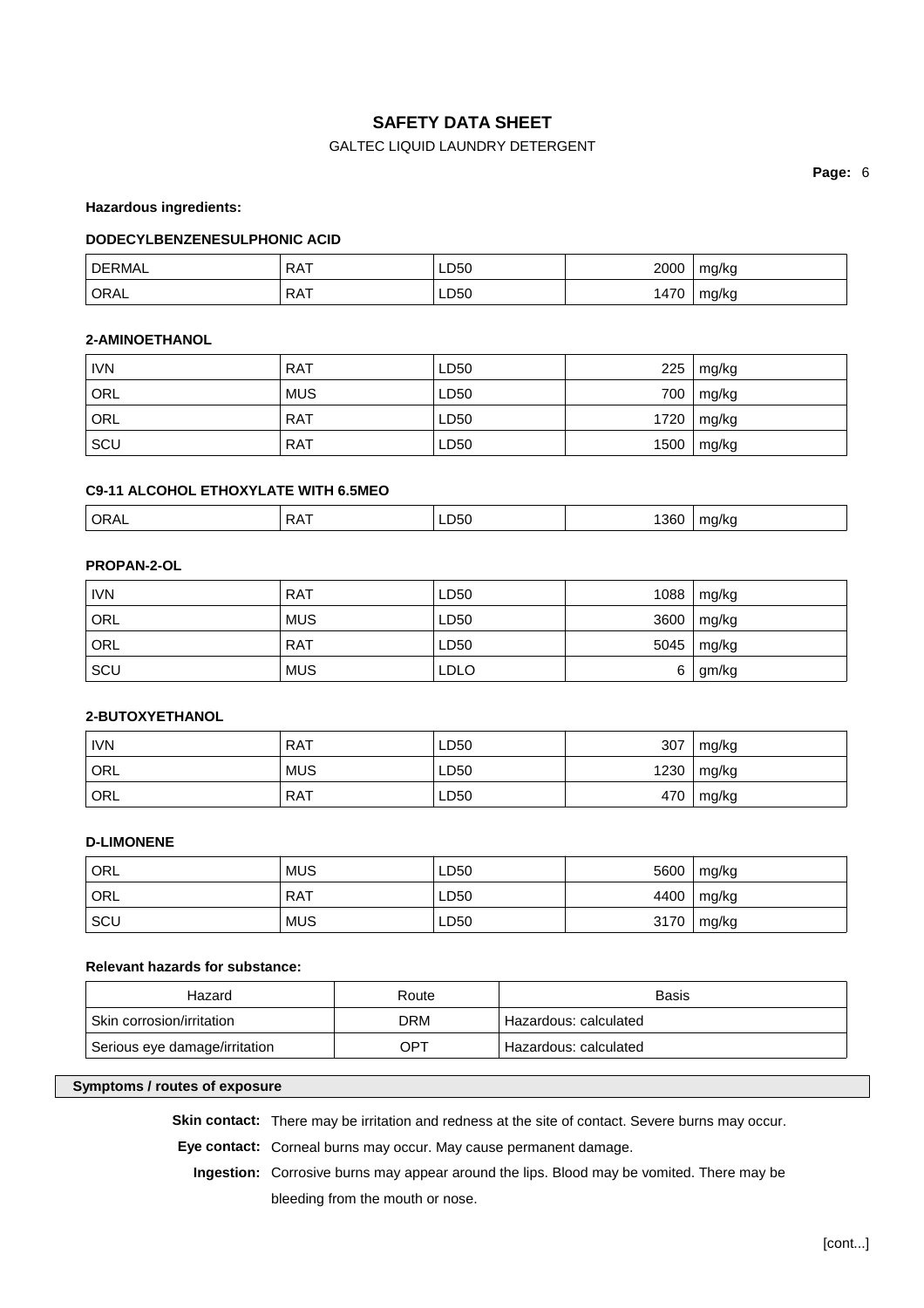## GALTEC LIQUID LAUNDRY DETERGENT

**Page:** 7

### **Inhalation:** There may be shortness of breath with a burning sensation in the throat. Exposure may

cause coughing or wheezing.

## **Delayed / immediate effects:** Immediate effects can be expected after short-term exposure.

## **Section 12: Ecological information**

**12.1. Toxicity**

#### **Hazardous ingredients:**

### **D-LIMONENE**

| <b>ALGAE</b>   | 96H LC50 |     | mg/l |
|----------------|----------|-----|------|
| <b>DAPHNIA</b> | 96H LC50 | 0.4 | mg/l |
| <b>FISH</b>    | 96H LC50 | 25  | mg/l |

**12.2. Persistence and degradability**

## **Persistence and degradability:** Biodegradable.

**12.3. Bioaccumulative potential**

**Bioaccumulative potential:** No bioaccumulation potential.

**12.4. Mobility in soil**

**Mobility:** Readily absorbed into soil.

## **12.5. Results of PBT and vPvB assessment**

**PBT identification:** This product is not identified as a PBT/vPvB substance.

**12.6. Other adverse effects**

**Other adverse effects:** Negligible ecotoxicity.

### **Section 13: Disposal considerations**

**13.1. Waste treatment methods**

**Disposal operations:** Transfer to a suitable container and arrange for collection by specialised disposal

company.

**Disposal of packaging:** Dispose of as normal industrial waste.

**NB:** The user's attention is drawn to the possible existence of regional or national regulations regarding disposal.

### **Section 14: Transport information**

**14.1. UN number**

**UN number:** N/A

**14.2. UN proper shipping name**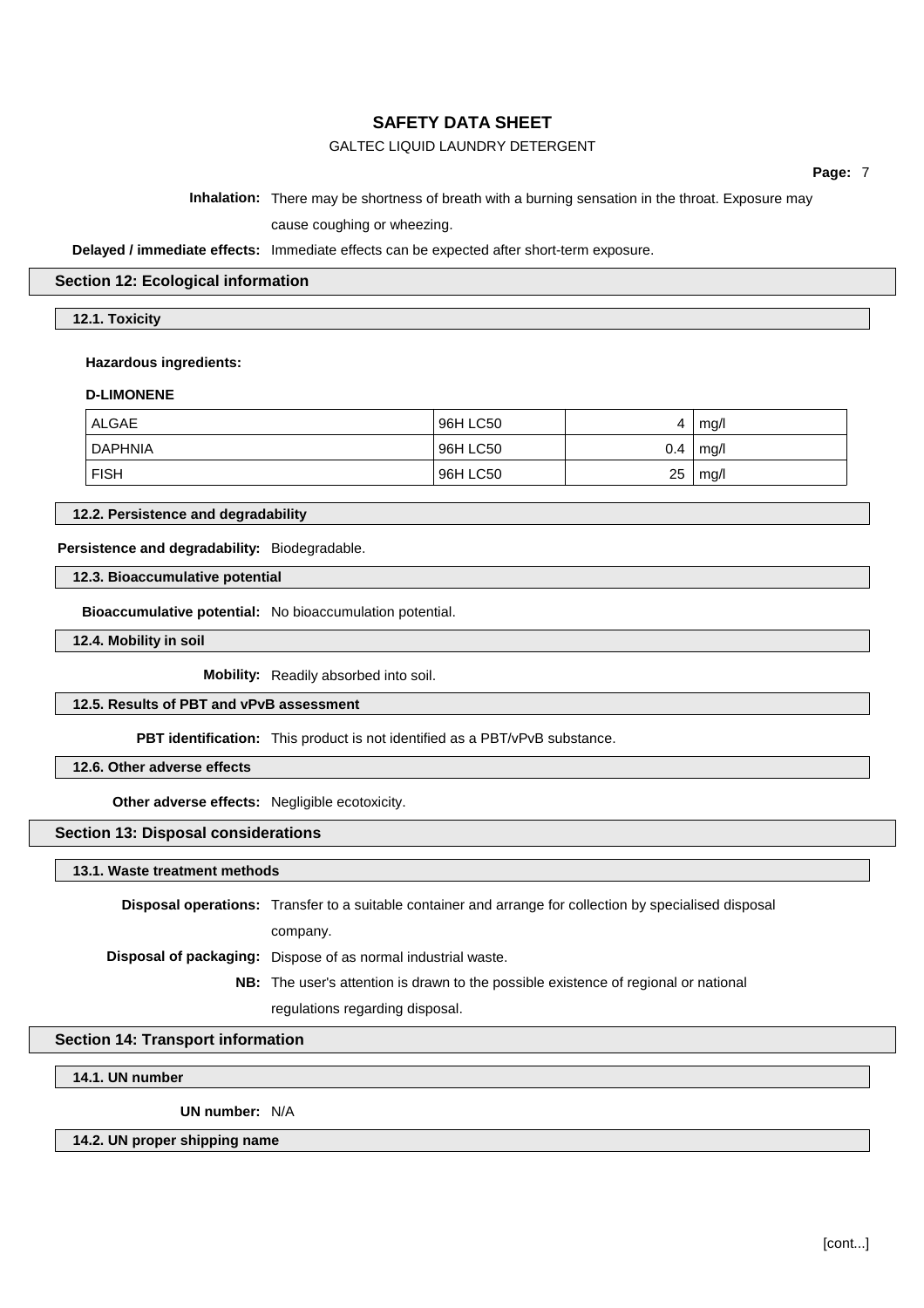## GALTEC LIQUID LAUNDRY DETERGENT

### **14.3. Transport hazard class(es)**

### **14.4. Packing group**

### **14.5. Environmental hazards**

**Environmentally hazardous:** No **Marine Marine Marine** pollutant: No **Marine Marine** pollutant: No

#### **14.6. Special precautions for user**

**Special precautions:** No special precautions.

### **Section 15: Regulatory information**

## **15.1. Safety, health and environmental regulations/legislation specific for the substance or mixture**

**Specific regulations:** Safety Data Sheet prepared in accordance with REACH Commission Regulation (EU) No 453/2010 (which amends Regulation (EC) No 1907/2006). Ingredients are listed with classification under GHS/CLP- Regulation (EC) No 1272/2008 classification, labelling & packaging of substances & mixtures. Ingredients according to EC Detergents Regulation 648/2004 : Propan-2-ol, Anionic Surfactants <5%, Amphoteric Surfactants: <5%, Non Ionic Surfactants: <5%, EDTA and salts thereof <5%, d-limonene, Optical brightener,

## **15.2. Chemical Safety Assessment**

#### **Section 16: Other information**

| <b>Other information</b> |                                                                                                                                  |
|--------------------------|----------------------------------------------------------------------------------------------------------------------------------|
|                          | <b>Other information:</b> This safety data sheet is prepared in accordance with Commission Regulation (EU) No                    |
|                          | 453/2010.                                                                                                                        |
|                          | * indicates text in the SDS which has changed since the last revision.                                                           |
|                          | Phrases used in s.2 and s.3: EUH208: Contains <name of="" sensitising="" substance="">. May produce an allergic reaction.</name> |
|                          | H225: Highly flammable liquid and vapour.                                                                                        |
|                          | H226: Flammable liquid and vapour.                                                                                               |
|                          | H302: Harmful if swallowed.                                                                                                      |
|                          | H312: Harmful in contact with skin.                                                                                              |
|                          | H314: Causes severe skin burns and eye damage.                                                                                   |
|                          | H315: Causes skin irritation.                                                                                                    |
|                          | H317: May cause an allergic skin reaction.                                                                                       |
|                          | H318: Causes serious eye damage.                                                                                                 |
|                          | H319: Causes serious eye irritation.                                                                                             |
|                          | H332: Harmful if inhaled.                                                                                                        |
|                          | H336: May cause drowsiness or dizziness.                                                                                         |
|                          | H400: Very toxic to aquatic life.                                                                                                |
|                          | H410: Very toxic to aquatic life with long lasting effects.                                                                      |
|                          | H412: Harmful to aquatic life with long lasting effects.                                                                         |